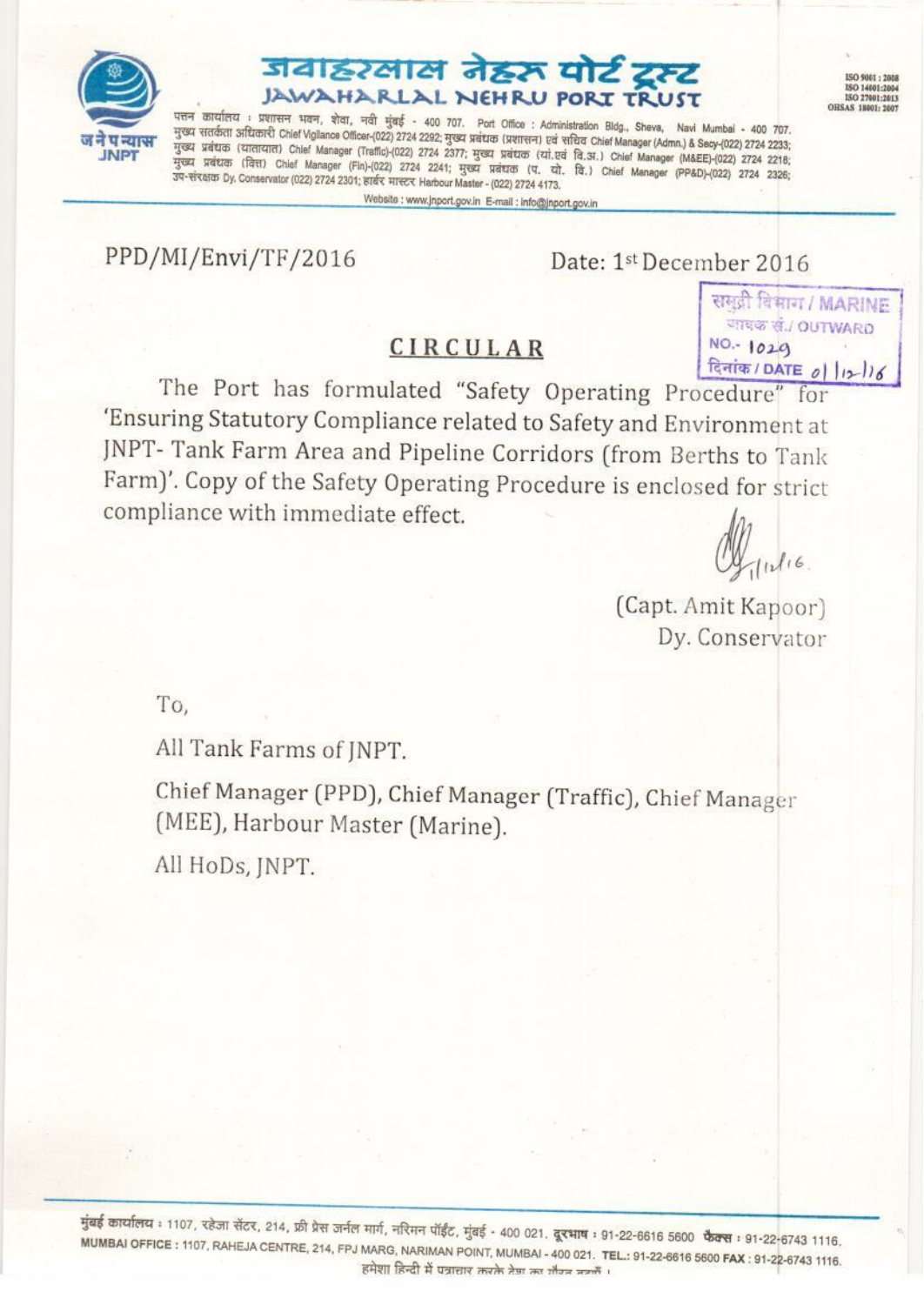

# JAWAHARLAL NEHRU PORT TRUST Procedure for ensuring statutory compliance

related to Safety and Environment at JNPT –

Tank Farms Area and pipeline corridors (from Eff. Dt.: 01/11/2016 Developed By:IRS Approved By: Chairman

Objective: The objective of the procedure is to ensure safe handling (unloading/loading/storing) of liquid cargoes at various tank farms in JNPT area, by verifying statutory compliance related to Safety and Environment.

Scope: This procedure is applicable to the following areas:

berths to tank farm)

- 1. Tank farms in port premises.
- 2. Pipeline corridors (from berths to tank farm) in port premises, and
- 3. Loading facilities at the railway sidings in port premises.

Responsibility:

- 1. Tank farm operators in JNPT area
- 2. JNPT
- 3. BPCL
- 4. ONGC
- 5. IOTL

Cross Ref.:

- 1. Procedure for handling (unloading/loading) liquid bulk cargoes through loading arm/flexible hoses from vessels/ships berthed at BPCL liquid jetty.
- 2. Procedure for handling (unloading/loading) liquid bulk cargoes through flexible hoses from vessels/ships berthed at Shallow water berth.
- 3. ERDMP of BPCL for Liquid cargo jetty.
- 4. ERDMP / Emergency Action Plan of individual tank farms as applicable.
- 5. ERDMP for Shallow Water Berth / Emergency Action Plan / Disaster Management Plan of JNPT.
- 6. Procedure for loading of crude oil through loading arms/flexible hoses to vessels/ships berthed at BPCL liquid jetty.

Procedure:

- 1. Applicable statutory requirements and standards related to Safety and Environment are identified. These include Environmental Clearance, Consent to Establish, Consent to Operate, Factory registration, Licence to Import, Export and Storage, Site Notifications and Approvals.
- 2. The tank farm operators shall submit following approvals/licenses which are required to be obtained before construction/set up of industrial activity for verification and original documents shall be made available for verification on demand.

| Sr.<br>No. | Requirement                | Applicable statutes                                                                    | <b>Issuing Authority</b> | Verificat<br>ion by |
|------------|----------------------------|----------------------------------------------------------------------------------------|--------------------------|---------------------|
|            | Environmental<br>Clearance | EIA notification 2006, EP Act   i) MoEF & CC,<br>1986 as amended in 1991 &   ii) State |                          | <b>PPD</b><br>Dept. |
|            |                            | <b>Rules 1986</b>                                                                      | Environment<br>Impact    |                     |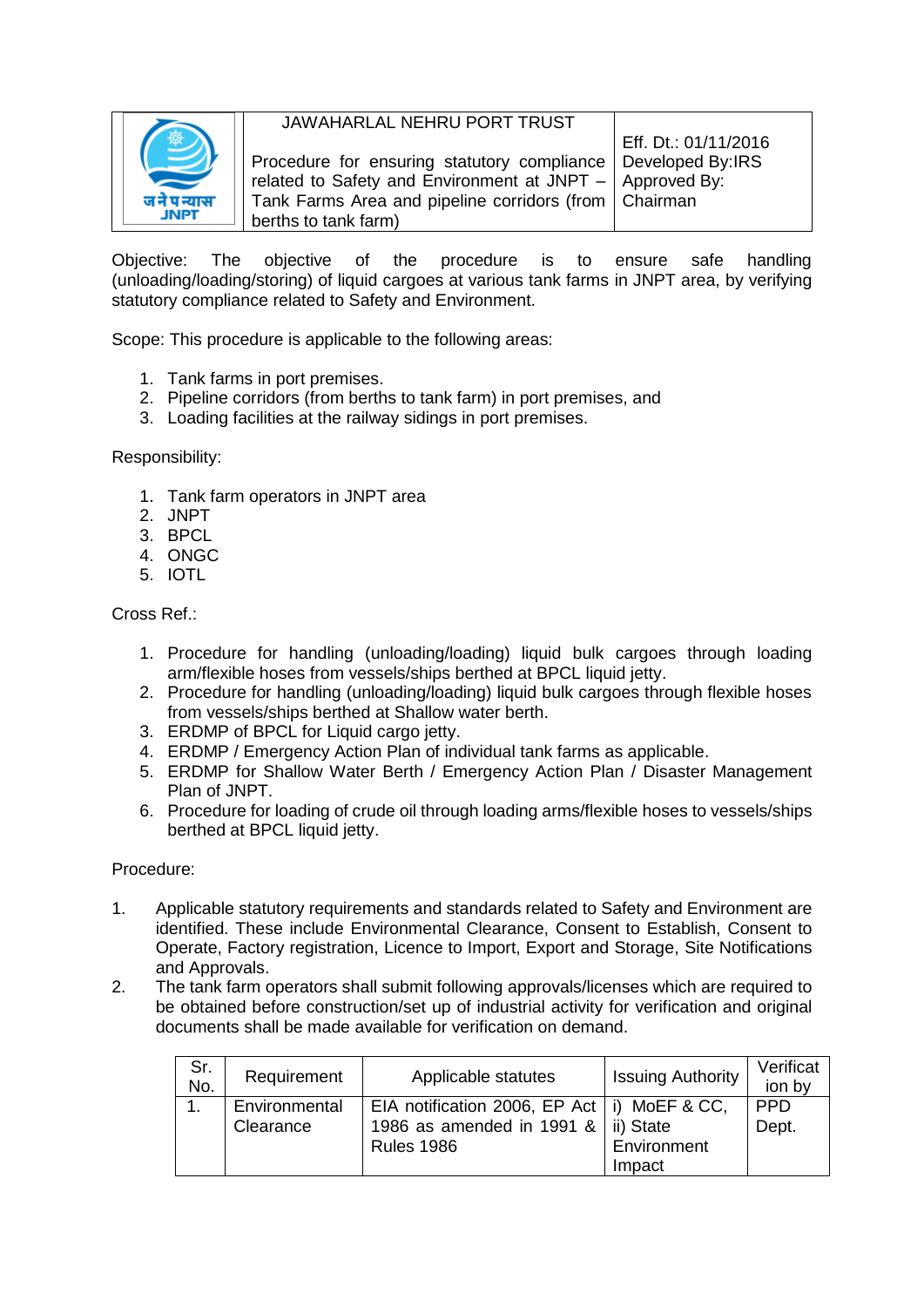|     |                                                                                                                                              |                                                                                                                                                |                                                                                                                                                                                                                                 | Assessment<br>authority -<br>Maharashtra                              |                     |
|-----|----------------------------------------------------------------------------------------------------------------------------------------------|------------------------------------------------------------------------------------------------------------------------------------------------|---------------------------------------------------------------------------------------------------------------------------------------------------------------------------------------------------------------------------------|-----------------------------------------------------------------------|---------------------|
| 2.  | Consent to<br>Establish<br>(to be obtained<br>by individual<br>tank farm<br>operator)                                                        | Water<br>i)<br>amended in<br><b>Rules 1982</b>                                                                                                 | (Prevention<br>&<br>Control of Pollution) Act,<br>1974 as amended in 1988<br>ii) Air (Prevention & Control<br>of Pollution) Act, 1981 as<br>1987 and                                                                            | i) MPCB                                                               | <b>PPD</b><br>Dept. |
| 3.  | Consent to<br>Operate<br>(to be obtained<br>by individual<br>tank farm<br>operator) and<br>subsequent<br>Renewal of<br>Consent to<br>Operate | 28<br>Section<br>i)<br>amended in 1988,<br>ii) Section<br>amended<br>Rules 1982, and<br>Other<br>(Management<br>boundary<br><b>Rules, 2016</b> | of Water<br>(Prevention & Control of<br>Pollution) Act, 1974 as<br>21<br>0f<br>Air<br>(Prevention & Control of<br>Pollution) Act, 1981 as<br>in 1987<br>and<br>iii) Rule 6 of Hazardous and<br>Waste<br>&<br>Trans<br>Movement) | i) MPCB                                                               | <b>PPD</b><br>Dept. |
| 4.  | Factory<br>Registration                                                                                                                      | Maharashtra<br>i)<br>2015                                                                                                                      | Factories<br>Rules, 1963 as amended in                                                                                                                                                                                          | i) DISH                                                               | <b>PPD</b><br>Dept. |
| 5.  | i) Approval of<br>Plant Lay out<br>ii) Prior<br>approval of<br>specifications<br>and plans of<br>the premises                                | Maharashtra<br>i)<br>2015<br>2011                                                                                                              | Factories<br>Rules, 1963 as amended in<br>ii) Rule 131 of Petroleum<br>Rules, 2002 as amended in                                                                                                                                | i) DISH<br>ii) PESO                                                   | <b>PPD</b><br>Dept. |
| 6.  | <b>Site</b><br><b>Notifications</b><br>and Approvals                                                                                         | i)<br>(Rules<br>Environment<br>Act, 1986)                                                                                                      | Rule 7 of MSIHC Rules,<br>1989 as amended in 2000<br>framed<br>under<br>Protection                                                                                                                                              | <b>MPCB</b><br>i)<br><b>PESO</b><br>ii)<br>iii) CIF, DISH<br>iv) CIDS | <b>PPD</b><br>Dept. |
| 7.  | Approval of<br>Design of<br>pipeline and<br>route of<br>pipelines                                                                            | i)<br>2011                                                                                                                                     | Rule 89, 90 of Petroleum<br>Rules, 2002 as amended in                                                                                                                                                                           | i) PESO                                                               | <b>PPD</b><br>Dept. |
| 8.  | Hydrostatic<br>testing of<br>pipeline                                                                                                        | 93<br>Rule<br>i)<br>2011                                                                                                                       | Petroleum<br>of<br>Rules, 2002 as amended in                                                                                                                                                                                    | i) Competent<br>person / PESO                                         | <b>PPD</b><br>Dept. |
| 9.  | Certificate of<br>Electrical<br>Installation                                                                                                 | i)<br>Rule<br>2011                                                                                                                             | 114 of Petroleum<br>Rules, 2002 as amended in                                                                                                                                                                                   | i) Competent<br>person                                                | <b>PPD</b><br>Dept. |
| 10. | Protection<br>against fire                                                                                                                   | 16<br>Rule<br>i)                                                                                                                               | 117<br>&<br>of<br>Petroleum Rules 2002 as                                                                                                                                                                                       | i) PESO                                                               | <b>PPD</b><br>Dept. |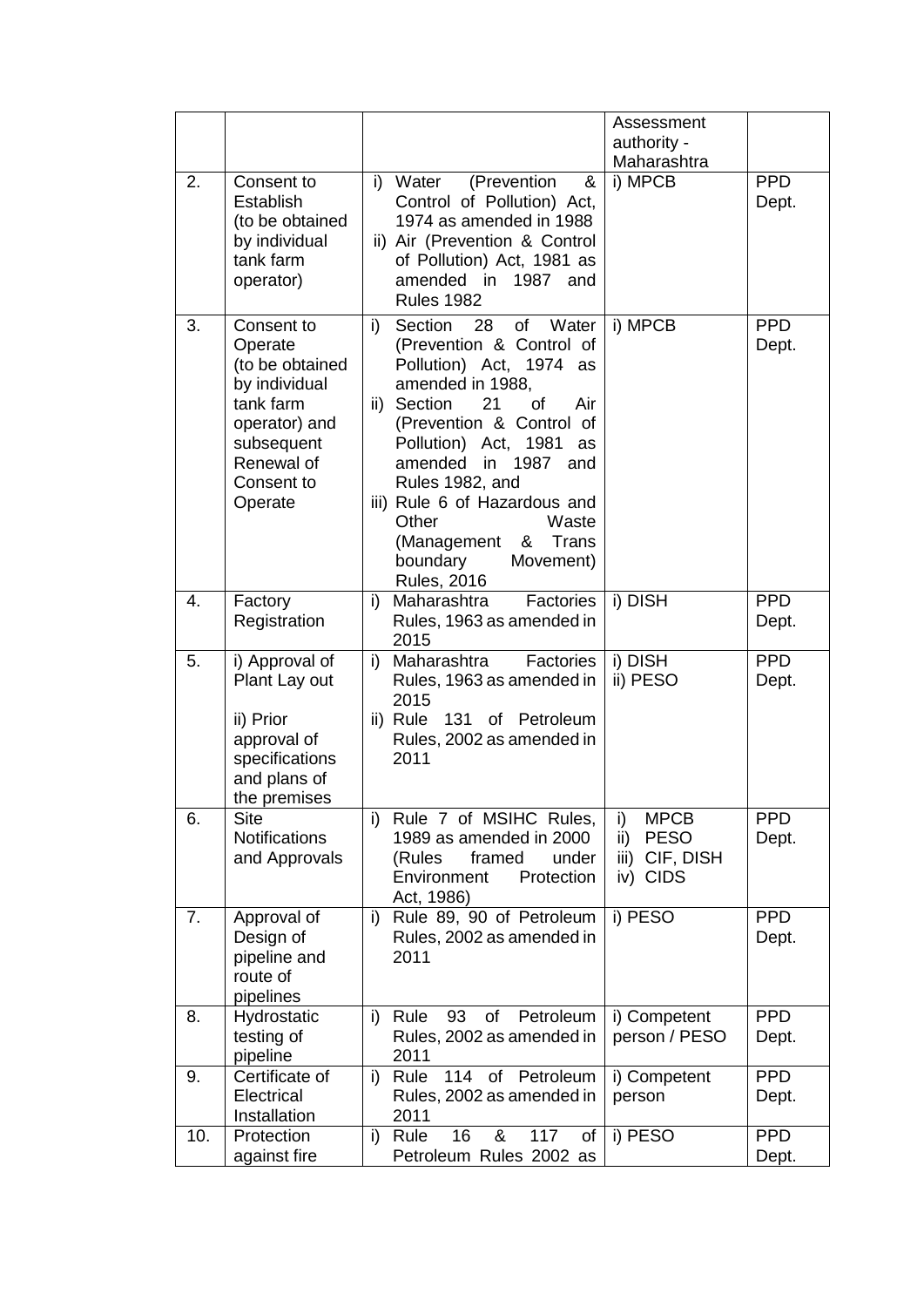|     |                                                                                                  |    | amended in 2011<br>and<br><b>OISD 117</b><br>ii) Maharashtra<br>Fire<br>prevention and life safety<br>measures act 2006 and<br>rules 2009 | ii) Director<br>Maharashtra<br>Fire service        |                     |
|-----|--------------------------------------------------------------------------------------------------|----|-------------------------------------------------------------------------------------------------------------------------------------------|----------------------------------------------------|---------------------|
| 11. | Safety reports -<br>HAZOP, Risk<br>Analysis                                                      |    | i) Rule 10 of MSIHC Rules,<br>1989 as amended in 2000,<br>44<br>$\circ$ f<br>Petroleum<br>ii) Rule<br>Rules, 2002 as amended in<br>2011   | i) MPCB, PESO,<br>CIF, CIDS<br>ii) PESO            | <b>PPD</b><br>Dept. |
| 12. | License to<br>Import, Export<br>and Storage.<br>(Amendment,<br>Suspension,<br>Transfer)          | i) | Petroleum Rules, 2002 as<br>amended in 2011                                                                                               | i) PESO                                            | <b>PPD</b><br>Dept. |
| 13. | Construction of<br><b>Storage Tanks</b>                                                          |    | 124 of Petroleum<br>i) Rule<br>Rules, 2002 as amended in<br>2011                                                                          | i) PESO                                            | <b>PPD</b><br>Dept. |
| 14. | Hydro Test,<br><b>Stability Test</b><br>Reports of<br>Storage Tanks                              |    | i) Rule<br>126 of Petroleum<br>Rules, 2002 as amended in<br>2011                                                                          | i) Competent<br>Person                             | <b>PPD</b><br>Dept. |
| 15. | Certificate of<br>Safety                                                                         |    | i) Rule<br>130 of Petroleum<br>Rules, 2002 as amended in<br>2011                                                                          | i) Competent<br>person &<br>licensing<br>authority | <b>PPD</b><br>Dept. |
| 16. | Prior approval<br>Ωf<br>specifications<br>and plans of<br>premises<br>proposed to be<br>licensed | i) | <b>Rule 131</b><br>of Petroleum<br>Rules, 2002 as amended in<br>2011                                                                      | i) PESO                                            | <b>PPD</b><br>Dept. |

- 3. Compilation of various verifications as per para 2 shall be done by the PPD Department. Any shortfalls/gaps as identified shall be reported to the concerned Tank Farm operator/s for necessary corrective action with time frame. Commissioning of the tank farm operations shall be permitted after compliance of shortfalls/gaps.
- 4. The tank farm operators shall submit following documents which are required for/during operation industrial activity for verification and original documents shall be made available for verification on demand.

| Sr.<br>No.     | Requirement                         | Applicable statutes                                                                                                                                                                                       | Verification<br>Statutory<br>Authority<br>b٧ |
|----------------|-------------------------------------|-----------------------------------------------------------------------------------------------------------------------------------------------------------------------------------------------------------|----------------------------------------------|
| 1 <sub>1</sub> | Renewal of<br>Consent to<br>Operate | <b>MPCB</b><br>Water (Prevention & Control)<br>of Pollution) Act, 1974 as<br>amended in 1988.<br>ii) Air (Prevention & Control of<br>Pollution) Act, 1981<br>as<br>amended in 1987 and Rules<br>1982, and | Environment<br>Cell                          |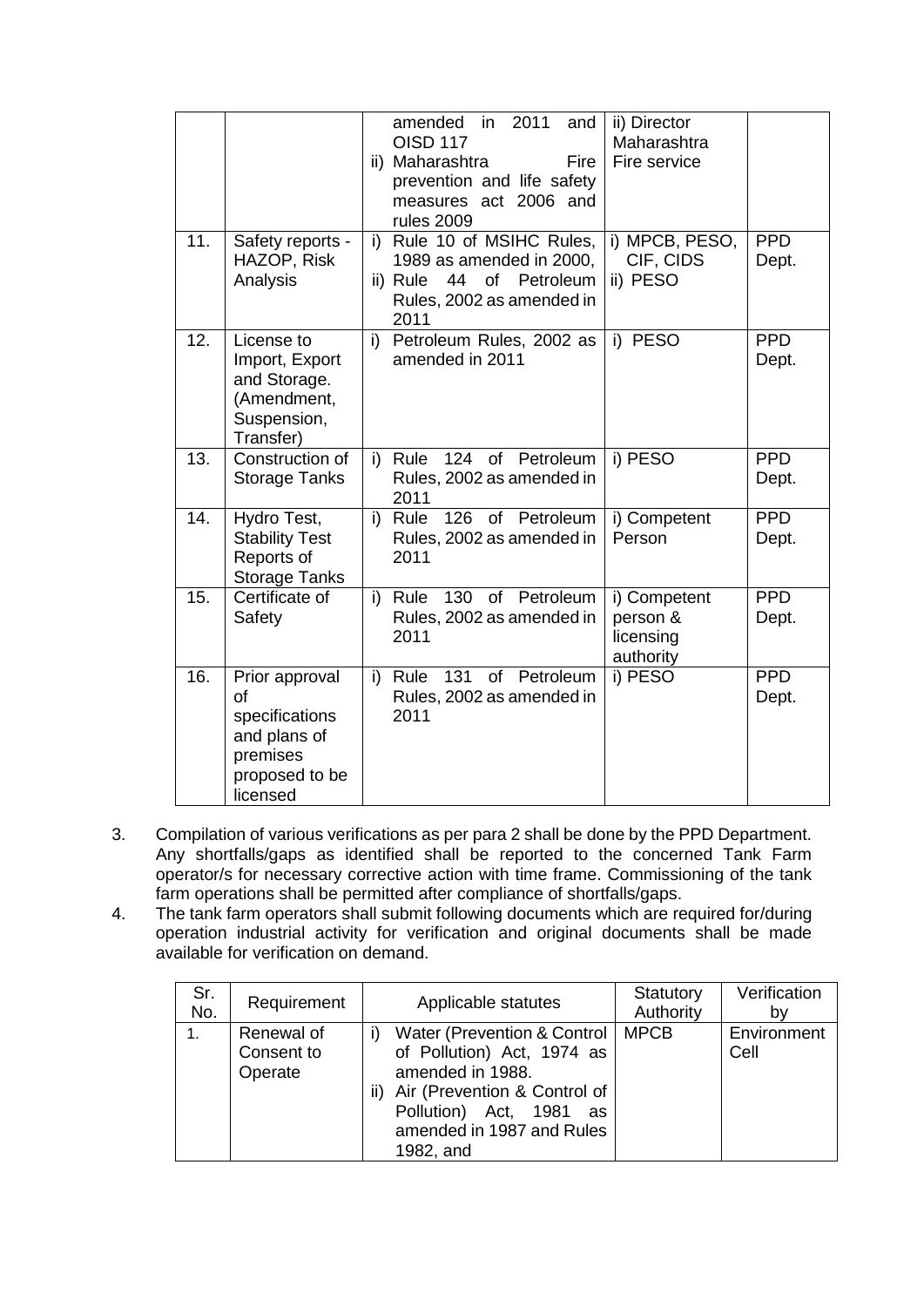|     |                                                                                                             | Other<br>iii) Hazardous<br>and<br>(Management<br>Waste<br>&<br>Trans boundary Movement)<br><b>Rules, 2016</b>                                                                                                |                                                                            |
|-----|-------------------------------------------------------------------------------------------------------------|--------------------------------------------------------------------------------------------------------------------------------------------------------------------------------------------------------------|----------------------------------------------------------------------------|
| 2.  | Details of ETP                                                                                              | Hazardous and Other Waste<br>i)<br>(Management<br>&<br>Transboundary Movement)<br><b>Rules</b><br>2016<br>other<br>and<br>relevant rules & acts                                                              | <b>MPCB</b><br>PPD Dept.                                                   |
| 3.  | Import of<br>hazardous<br>chemicals                                                                         | ii) Rule 18 of MSIHC Rules,<br>1989 as amended in 2000                                                                                                                                                       | Chief<br><b>Traffic Dept.</b><br>Controller<br>of Imports<br>& Exports     |
| 4.  | Hydrostatic<br>testing of<br>pipelines                                                                      | i) Rule 93 of Petroleum Rules,<br>2002 as amended in 2011                                                                                                                                                    | Competent<br>Marine Dept.<br>person /<br><b>PESO</b>                       |
| 5.  | Hydro testing<br>of tanks                                                                                   | 126<br>of<br>Petroleum<br>i)<br>Rule<br>Rules, 2002 as amended in<br>2011                                                                                                                                    | Marine Dept.<br>Competent<br>person /<br><b>PESO</b>                       |
| 6.  | <b>Safety Audit</b>                                                                                         | Maharashtra<br>Factories<br>i)<br>(Safety Audit) Rules, 2014<br>ii) Rule 10 to 12 of MSIHC<br>Rules, 1989 as amended in<br>2000                                                                              | Certified<br>Marine Dept.<br>Safety<br>Auditor                             |
| 7.  | i) Preparation<br>and<br>Certification<br>of ERDMP<br>ii) Preparation of<br>Emergency<br><b>Action Plan</b> | <b>PNGRB (Codes of Practices</b><br>i)<br>Emergency Response<br>for<br>and Disaster Management<br>Plan Regulations, 2010<br>ii) Rule 13 of MSIHC Rules,<br>1989 as amended in 2000                           | Marine Dept.<br>i) Approved<br>agency                                      |
| 8.  | <b>Mock Drill</b>                                                                                           | Regulation 12 of PNGRB<br>i)<br><b>Practices</b><br>(Codes<br>of<br>for<br>Emergency Response and<br>Disaster Management Plan<br>Regulations, 2010<br>ii) Rule 13 of MSIHC Rules,<br>1989 as amended in 2000 | Marine Dept.<br>---                                                        |
| 9.  | Protection<br>against fire -<br>Periodical<br>Inspection                                                    | i)<br>Rule 16 & 117 of Petroleum<br>Rules 2002 as amended in<br>2011 and OISD 117<br>ii) Maharashtra Fire prevention<br>and life safety measures act<br>2006 and rules 2009                                  | i) PESO<br>Marine Dept.<br>ii) Director<br>Maharashtr<br>a Fire<br>service |
| 10. | Workmen<br>compensation<br>policy                                                                           | i)<br>Workmen's<br>compensation<br>act                                                                                                                                                                       | <b>Traffic Dept.</b><br>Insurance<br>Companies                             |
| 11  | Public liability<br>insurance<br>Policy                                                                     | Public Liability Insurance act<br>i)<br>1991 as amended in 1992                                                                                                                                              | PPD Dept.<br>Insurance<br>Companies                                        |
| 12  | Furnish<br>information of<br>discharges or<br>emissions in                                                  | Environment Protection act<br>i)<br>1986 (amended - 1991) and<br><b>Rules 1986</b>                                                                                                                           | <b>MPCB</b><br>Environment<br>Cell                                         |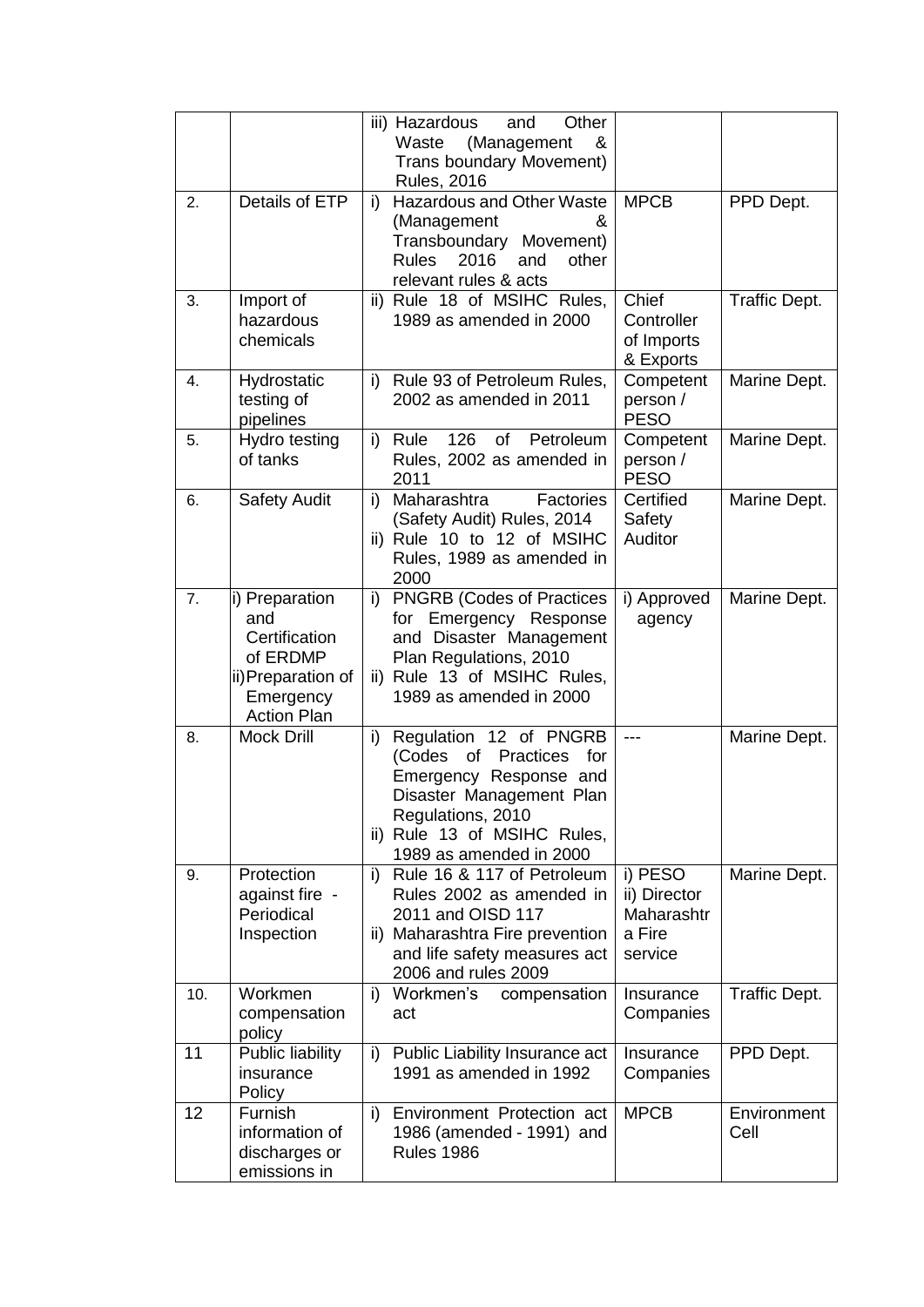|    | excess of the<br>prescribed<br>standards,<br>and any<br>accident or<br>untoward<br>event,<br>Submit<br>"Environment<br>Statement"<br>every year |                                                                                                                                                                                    |                                                                         |                      |
|----|-------------------------------------------------------------------------------------------------------------------------------------------------|------------------------------------------------------------------------------------------------------------------------------------------------------------------------------------|-------------------------------------------------------------------------|----------------------|
| 13 | Compliance<br>statement in<br>respect of<br>levelling,<br>packaging and<br>transportation<br>of POL<br>(Tank lorry)                             | i) Petroleum Rules 2002 as<br>amended in 2011                                                                                                                                      | <b>PESO</b>                                                             | <b>Traffic Dept.</b> |
| 14 | Loading of<br>POL at<br>Railway siding                                                                                                          | Railways Red Tariff rules<br>i)<br>1960<br>and<br>subsequent<br>amendments<br>Petroleum Rules 2002 as<br>ii)<br>amended in 2011<br>iii) Relevant/applicable<br>clauses of OISD 244 | Indian<br>Railways<br>for railway<br>infrastructu<br>re,<br><b>PESO</b> | <b>Traffic Dept.</b> |
| 15 | Approval of<br>Design of<br>pipeline and<br>route of<br>pipelines -<br>Addition and<br>Alteration in<br>the Pipeline                            | i)<br>Rule 97 of Petroleum Rules,<br>2002 as amended in 2011                                                                                                                       | <b>PESO</b>                                                             | PPD Dept.            |
| 16 | Certificate of<br>Electrical<br>Installation -<br>Repair and<br>Maintenance<br>work                                                             | i) Rule<br>114<br>of<br>Petroleum<br>Rules, 2002 as amended in  <br>2011                                                                                                           | Competent<br>person                                                     | M&EE Dept.           |
| 17 | <b>Site</b><br><b>Notifications</b><br>and Approvals<br>- Updating of<br>the Site<br>Notification                                               | i) Rule 8 of MSIHC Rules,<br>1989 as amended in 2000<br>framed<br>(Rules<br>under<br>Environment Protection Act,<br>1986)                                                          | 1. MPCB,<br>2. PESO,<br>3. CIF,<br>4. CIDS                              | PPD Dept.            |

- 5. Compilation of various verifications as per para 4 shall be done by the Traffic Department. Any shortfalls/gaps as identified shall be reported to the concerned Tank Farm operator/s for necessary corrective action with time frame failing to which tank farm operations shall be suspended till compliance of all recommendations with due approval of the competent authority.
- 6. Committee comprising nominated officials from Traffic Department, PP&D Department, M&EE Department, Marine Department and representatives from Tank Farm Operators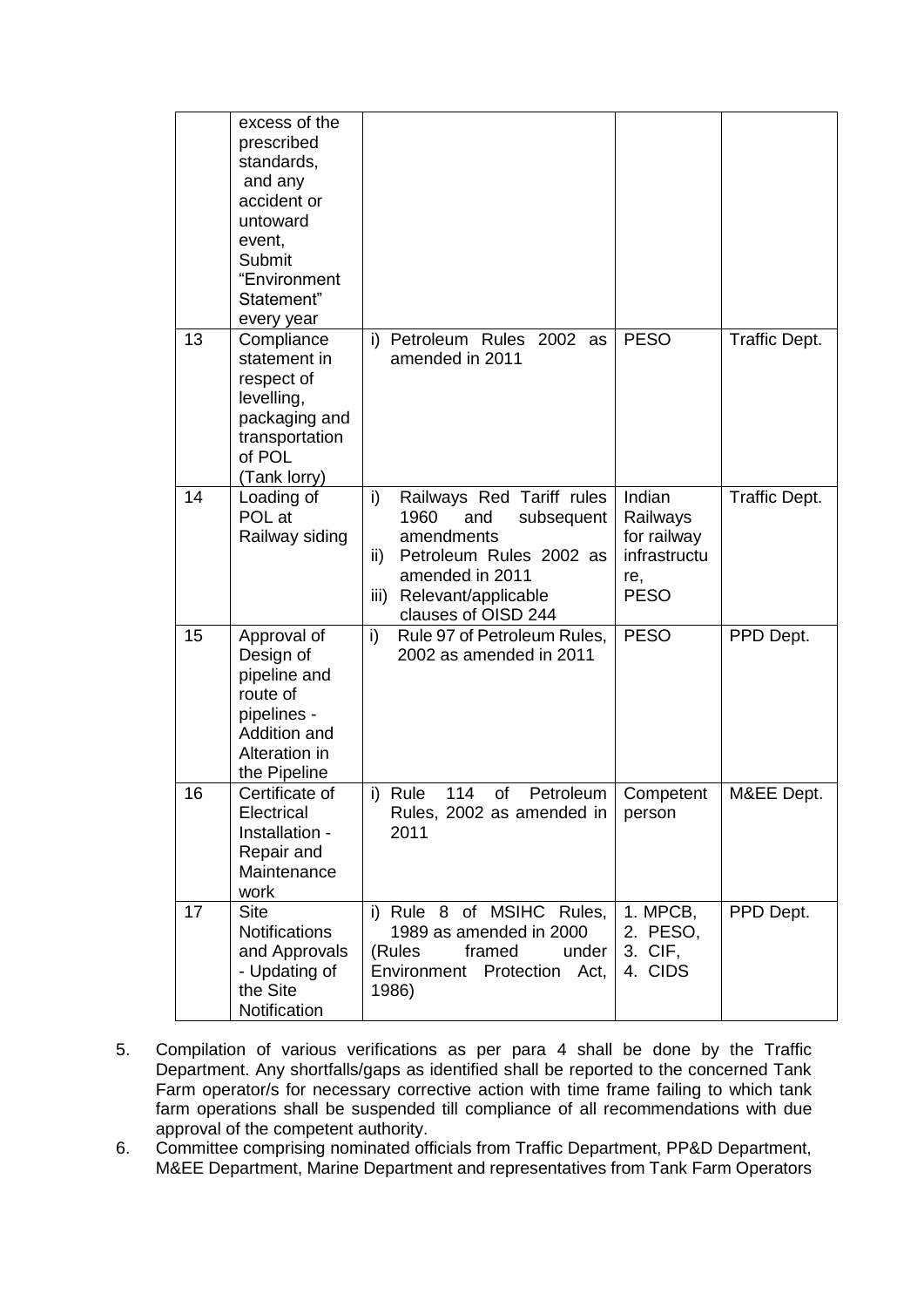shall conduct inspection of tank farms, pipeline corridor, and loading facility at railway siding, twice a year on mutually agreed days. Findings and recommendations shall be submitted to the respective tank farm operator for necessary corrective action with time frame, failing which the tank farm operations shall be suspended till compliance of all recommendations with due approval of the competent authority.

- 7. All Tanks Farms shall submit half yearly statement of compliance to Traffic Department.
- 8. In case of any emergency/accident in tank farm area, pipeline corridor and loading facility at railway siding, the concerned Tank farm shall take necessary action as per their ERDMP / Emergency Action Plan under intimation to the Port, BPCL, other tank farms, and other relevant authorities.
- 9. All incidents/accidents/dangerous occurrences as defined in applicable statutes (like collapse of structures/infrastructure, fire, explosion, spillage and leakages etc.) shall be also reported immediately to the Port Authority telephonically followed by in writing in prescribed format. Also, investigation report shall also be forwarded to the Port Authority.

| Sr. | Act / Rule /<br>Regulations                                                                                     | Reporting details                                                                                                                                                        | Reporting to                                                                                                                                                                                                                                                                                     | Responsibility                               |
|-----|-----------------------------------------------------------------------------------------------------------------|--------------------------------------------------------------------------------------------------------------------------------------------------------------------------|--------------------------------------------------------------------------------------------------------------------------------------------------------------------------------------------------------------------------------------------------------------------------------------------------|----------------------------------------------|
| 1.  | Regulation 91 of<br>the<br><b>Dock</b><br>Workers (Safety,<br>Health<br>and<br>Welfare)<br>Regulations,<br>1990 | Report within four<br>of<br>the<br>hours<br>occurrence<br>verbally followed<br>by writing within 72<br>hours in<br>format<br>Form XII                                    | 1. Inspectorate Dock<br>Safety,<br>2. the relatives of the<br>workers,<br>3. The<br>officer-in-<br>of<br>the<br>charge<br>Police<br>nearest<br>Station,<br>4. The<br><b>District</b><br>Magistrate or if the<br>District Magistrate<br>by order or directs,<br>the Sub-Divisional<br>Magistrate. | Concerned<br>Tank<br>Farm<br>Operator        |
| 2.  | Rule 44A of the<br>Indian Electricity<br><b>Rules, 1956</b>                                                     | Report within<br>24<br>of<br>the<br>hours<br>knowledge of the<br>occurrence and a<br>written report in the<br>form set<br>out in<br>XIII<br>Annexure<br>within 48 hours. | 1. Electrical<br>Inspector,<br>2. The relatives<br>of<br>the workers,<br>3. The<br>officer-in-<br>charge<br>of<br>the<br>Police<br>nearest<br>Station,<br>4. The<br><b>District</b><br>Magistrate or if the<br>District Magistrate<br>by order or directs,<br>the Sub-Divisional<br>Magistrate.  | Concerned<br>Tank<br>Farm<br>Operator        |
| 3.  | Rule 200 of the<br>Petroleum<br><b>Rules, 2002</b>                                                              | Report<br>by<br>telephone/fax and<br>also by telegram<br>(telegraphic<br>address<br>'Explosive<br>Nagpur') followed<br>within 24 hours by<br>a letter                    | 1. Chief Controller,<br>2. Officer-in-charge<br>of<br>the<br>nearest<br>police station.                                                                                                                                                                                                          | Concerned<br><b>Tank</b><br>Farm<br>Operator |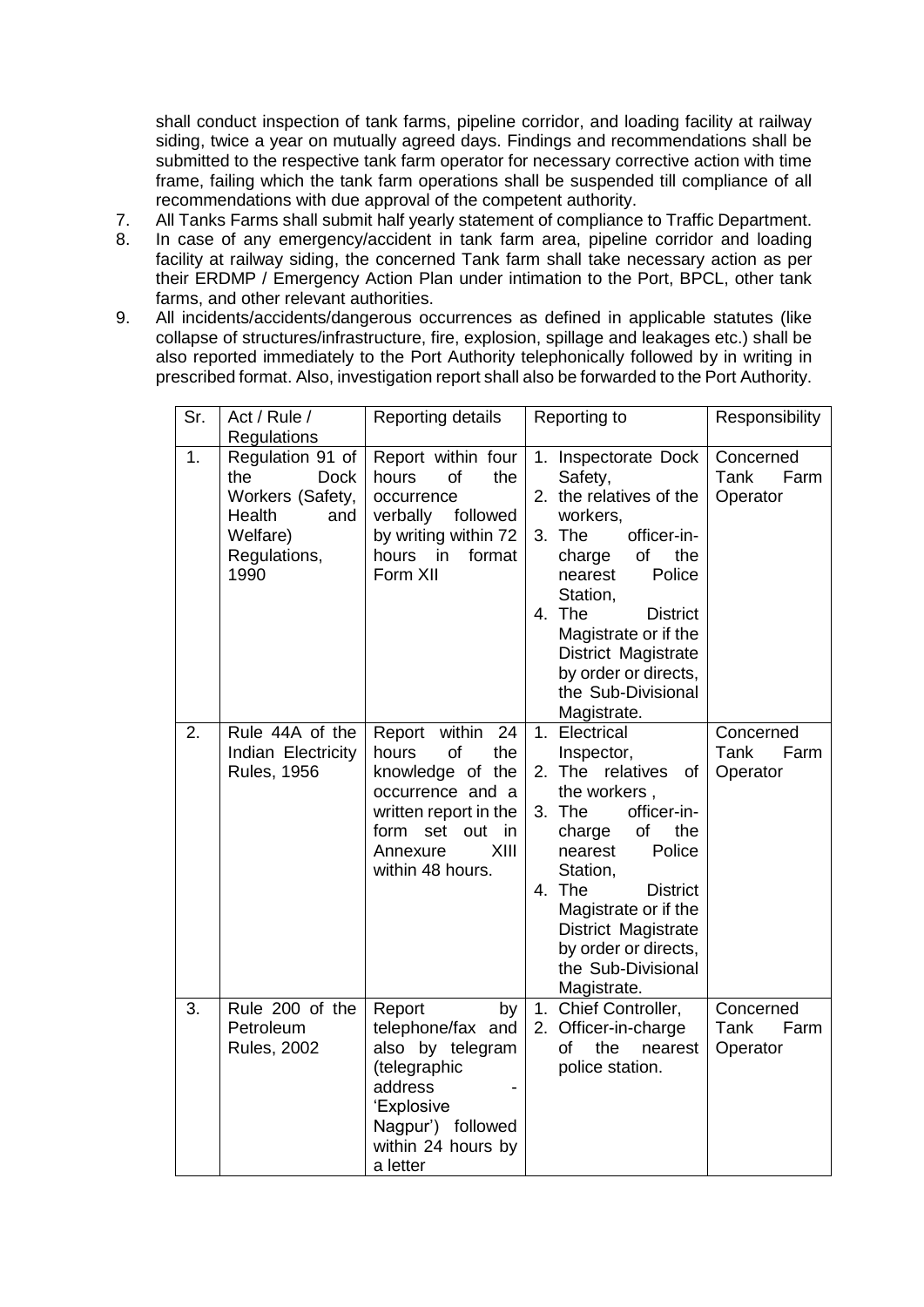| 4. | Rule 67 of the<br>Cylinders<br>Gas<br><b>Rules, 2004</b>                                                                                                                                     | by<br>Report<br>telephone/fax and<br>also by telegram<br>(telegraphic<br>address<br>'Explosive<br>Nagpur') followed<br>within 24 hours by<br>a letter                                                                  | 1. Chief Controller;<br>2. Controller<br>in.<br>whose jurisdiction<br>accident has taken<br>place;<br>3. District Magistrate;<br>4. Officer-in-charge<br>of<br>the<br>nearest<br>police station.                                                                                                                                                                                                                                                                                                                                                                   | Concerned<br>Tank<br>Farm<br>Operator |
|----|----------------------------------------------------------------------------------------------------------------------------------------------------------------------------------------------|------------------------------------------------------------------------------------------------------------------------------------------------------------------------------------------------------------------------|--------------------------------------------------------------------------------------------------------------------------------------------------------------------------------------------------------------------------------------------------------------------------------------------------------------------------------------------------------------------------------------------------------------------------------------------------------------------------------------------------------------------------------------------------------------------|---------------------------------------|
| 5. | Rule 5<br>of the<br>Manufacture,<br>Storage<br>and<br>Import<br>οf<br>Hazardous<br>Chemical Rules,<br>1989<br>as<br>amended<br>in<br>2000 read with<br>Schedule 5                            | Report within<br>- 48<br>hours<br>format<br>in<br>given in Schedule<br>6 of the said rules                                                                                                                             | Appropriate<br>authorities<br>as<br>per<br>Schedule 5 of the said<br>rules                                                                                                                                                                                                                                                                                                                                                                                                                                                                                         | Concerned<br>Tank<br>Farm<br>Operator |
| 6. | $\overline{Rule}$ 22 of the<br>Hazardous<br>and<br>Wastes<br>Other<br>(Management, &<br>Transboundry<br>Movement)<br><b>Rules, 2016</b>                                                      | Immediately<br>intimate<br>through<br>telephone, e-mail<br>and subsequently<br>report in Form 11                                                                                                                       | Maharashtra<br><b>State</b><br>Pollution<br>Control<br><b>Board</b>                                                                                                                                                                                                                                                                                                                                                                                                                                                                                                | Concerned<br>Tank<br>Farm<br>Operator |
| 7. | Rule 237 of the<br>Maharashtra<br><b>Building</b><br>and<br>Other<br>Construction<br>Workers<br>(Regulation<br>of<br>Employment<br>& Conditions of<br>Service) Central<br><b>Rules, 2007</b> | Report<br>by<br>telegram,<br>telephone, fax or<br>other<br>similar<br>including<br>means<br>special messenger<br>within four hours in<br>of<br>fatal<br>case<br>accidents<br>and<br>seventy two hours<br>in form XXVII | 1. The<br>Assistant<br>Commissioner<br>of<br>Labour,<br>Deputy<br>Commissioner<br>$\circ$ of<br>Labour,<br>2. The Board<br>with<br>which the building<br>worker involved in<br>accident<br>was<br>registered<br>as<br>a<br>beneficiary;<br>3. The<br>Chief<br>Inspector;<br>4. the next in kin or<br>other relative<br>officer<br>5. The<br>in-<br>the<br>charge<br>of<br>police<br>nearest<br>station;<br>6. The<br><b>District</b><br>Magistrate or if the<br>District Magistrate<br>by order so desires<br>the<br>to<br>Sub-<br><b>Divisional</b><br>Magistrate | Concerned<br>Tank<br>Farm<br>Operator |
| 8. | 333<br>Rule<br>οf<br>Railway<br>Red                                                                                                                                                          | Report<br>by<br>telephone/ fax and                                                                                                                                                                                     | 1. Chief Controller of<br>Explosives;                                                                                                                                                                                                                                                                                                                                                                                                                                                                                                                              | Concerned<br>operators<br>at          |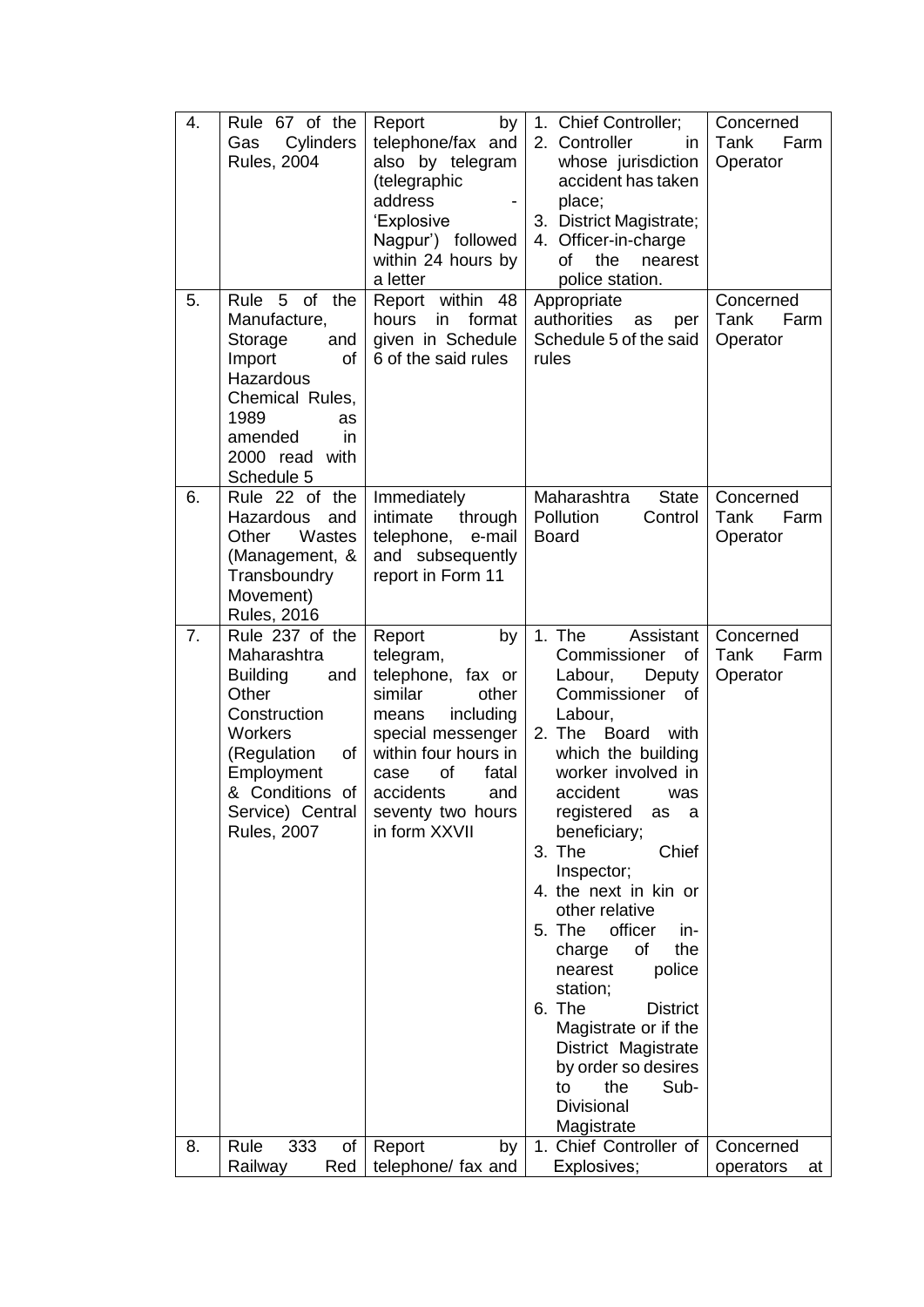| Tariff | Rules, also by telegram | 2. Officer-in-charge of   Railway  |                      |
|--------|-------------------------|------------------------------------|----------------------|
|        |                         |                                    |                      |
| 2000   | (telegraphic            | the nearest police $\vert$ siding, |                      |
|        | address<br>-            | station.                           | <b>Railway Staff</b> |
|        | 'Explosive              |                                    |                      |
|        | Nagpur') followed       |                                    |                      |
|        | within 24 hours by      |                                    |                      |
|        | a letter                |                                    |                      |

- 10. In case of any accident of serious nature, spillage, leakage etc. the committee comprising representative from Traffic, M&EE, Marine and PPD Department will carry out investigation in association with the representative of the concerned Tank farm and will submit report to the Chairman JNPT.
- 11. All expenses towards clean up of the area within port premises and water limits due to spillage of liquid cargoes, fire, port property damage etc. will be recovered from respective tank farm operator along with overhead charges and penalty may also be also imposed as approved by the competent authority.
- 12. Findings and recommendations shall be submitted to the respective tank farm operator for necessary corrective action to avoid recurrence of the incident with time frame, failing which the tank farm operations shall be suspended till compliance of all recommendations with due approval of the competent authority.
- 13. Repeated non-compliance of statutory provisions and/or recommendations of the Port and/or statutory authority may lead to suspension of operation of the tank farm with approval of the compentent authority.
- 14. The Port shall not be responsible for any environmental, property damage or loss of life which may have resulted due to non-compliance / violations of statutory provisions by the tank farm operator.

#### Note:

- I) The statutory requirements as mentioned in the above table are current versions. It is required that same be updated on yearly basis to take account of the latest version.
- II) Verification of the above with statutory requirement will be carried out by concerned departments of JNPT.
- III) The statutory requirements mentioned above are indicative only. In actual all the relevant provisions of the applicable Acts, Rules and Regulations are required to be complied with entirety.
- IV) While all efforts have been put to identify the applicable rules, regulations and standards as included in the above tables, however the detailed requirements as contained within the same are to be addressed by the respective concerned departments.
- V) For all tank farms (inside and outside of JNPT premises) served by JNPT and/or connected through pipeline with the installations within the port area, adequate measures to be in place for preventing back-surge in the pipeline from tank farms.
- VI) Also for all tank farms (inside and outside of JNPT premises) served by JNPT to have system in place to inform immediately of any emergency situation to the port authority.

\* \* \*